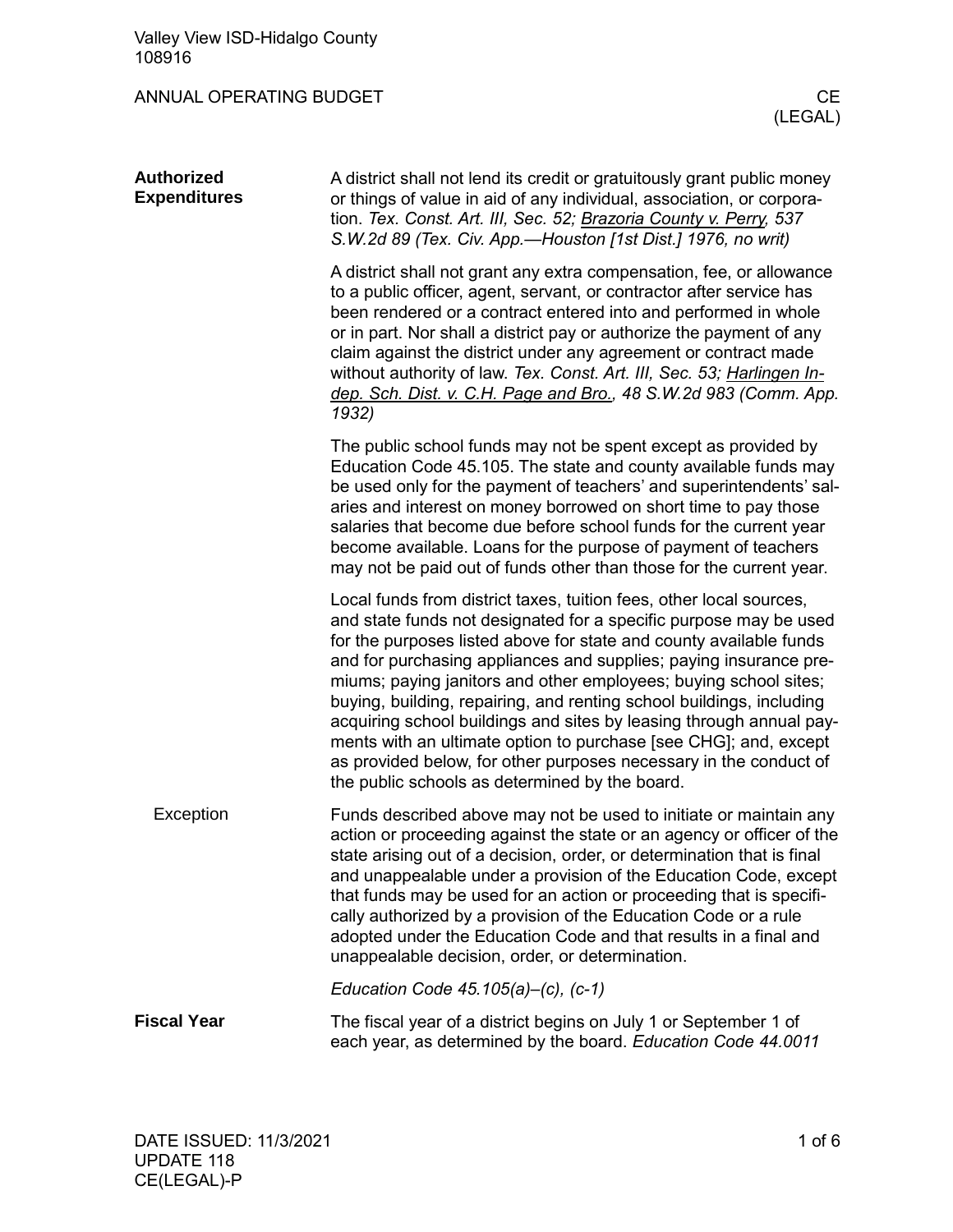| Valley View ISD-Hidalgo County<br>108916                                  |                                                                                                                                                                                                                                                                                                                                                                                                                                                                                               |     |
|---------------------------------------------------------------------------|-----------------------------------------------------------------------------------------------------------------------------------------------------------------------------------------------------------------------------------------------------------------------------------------------------------------------------------------------------------------------------------------------------------------------------------------------------------------------------------------------|-----|
| ANNUAL OPERATING BUDGET                                                   | (LEGAL)                                                                                                                                                                                                                                                                                                                                                                                                                                                                                       | CE. |
| <b>Budget Preparation</b>                                                 | On or before the date set by the State Board of Education (SBOE),<br>a superintendent shall prepare, or cause to be prepared, a pro-<br>posed budget covering all estimated revenue and proposed ex-<br>penditures of a district for the following fiscal year. The budget<br>must be prepared according to generally accepted accounting prin-<br>ciples, rules adopted by the SBOE, and adopted policies of the<br>board of trustees. Education Code 44.002; 19 TAC 109.1(a), .41,<br>.5001 |     |
| Funds for<br>Accelerated<br>Instruction                                   | A district that is required to provide accelerated instruction under<br>Education Code 29.081(b-1) [see EHBC] shall separately budget<br>sufficient funds, including funds under Education Code 48.104, for<br>that purpose. Education Code 29.081(b-2)                                                                                                                                                                                                                                       |     |
| Itemization of<br>Certain<br><b>Expenditures</b>                          | The proposed budget of a district must include, in a manner allow-<br>ing for as clear a comparison as practicable between those ex-<br>penditures in the proposed budget and actual expenditures for the<br>same purpose in the preceding year, a line item indicating expendi-<br>tures for:                                                                                                                                                                                                |     |
|                                                                           | 1.<br>Notices required by law to be published in a newspaper by<br>the district or a representative of the district; and                                                                                                                                                                                                                                                                                                                                                                      |     |
|                                                                           | 2.<br>Directly or indirectly influencing or attempting to influence the<br>outcome of legislation or administrative action, as those terms<br>are defined in Government Code 305.002.                                                                                                                                                                                                                                                                                                         |     |
|                                                                           | Local Gov't Code 140.0045                                                                                                                                                                                                                                                                                                                                                                                                                                                                     |     |
| <b>Public Meeting on</b><br><b>Budget and</b><br><b>Proposed Tax Rate</b> | When the budget has been prepared, the board president shall call<br>a board meeting for the purpose of adopting a budget for the suc-<br>ceeding fiscal year. Any taxpayer of a district may be present and<br>participate in the meeting. Education Code 44.004(a), (f) [See CCG<br>for provisions governing tax rate adoption.]                                                                                                                                                            |     |
|                                                                           | The meeting must comply with the notice requirements of the Open<br>Meetings Act. Gov't Code 551.041, .043 [See BE]                                                                                                                                                                                                                                                                                                                                                                           |     |
| <b>Published Notice</b>                                                   | The board president shall provide for publication of notice of the<br>budget and proposed tax rate meeting in accordance with Educa-<br>tion Code 44.004. [For specific requirements regarding the form,<br>contents, and publication of the notice, see CCG(LEGAL).]                                                                                                                                                                                                                         |     |
| Publication of<br><b>Proposed Budget</b><br>Summary                       | Concurrently with the publication of notice of the budget under Ed-<br>ucation Code 44.004, a district shall post a summary of the pro-<br>posed budget on the school district's internet website or, if the dis-<br>trict has no internet website, in the district's central administrative<br>office.                                                                                                                                                                                       |     |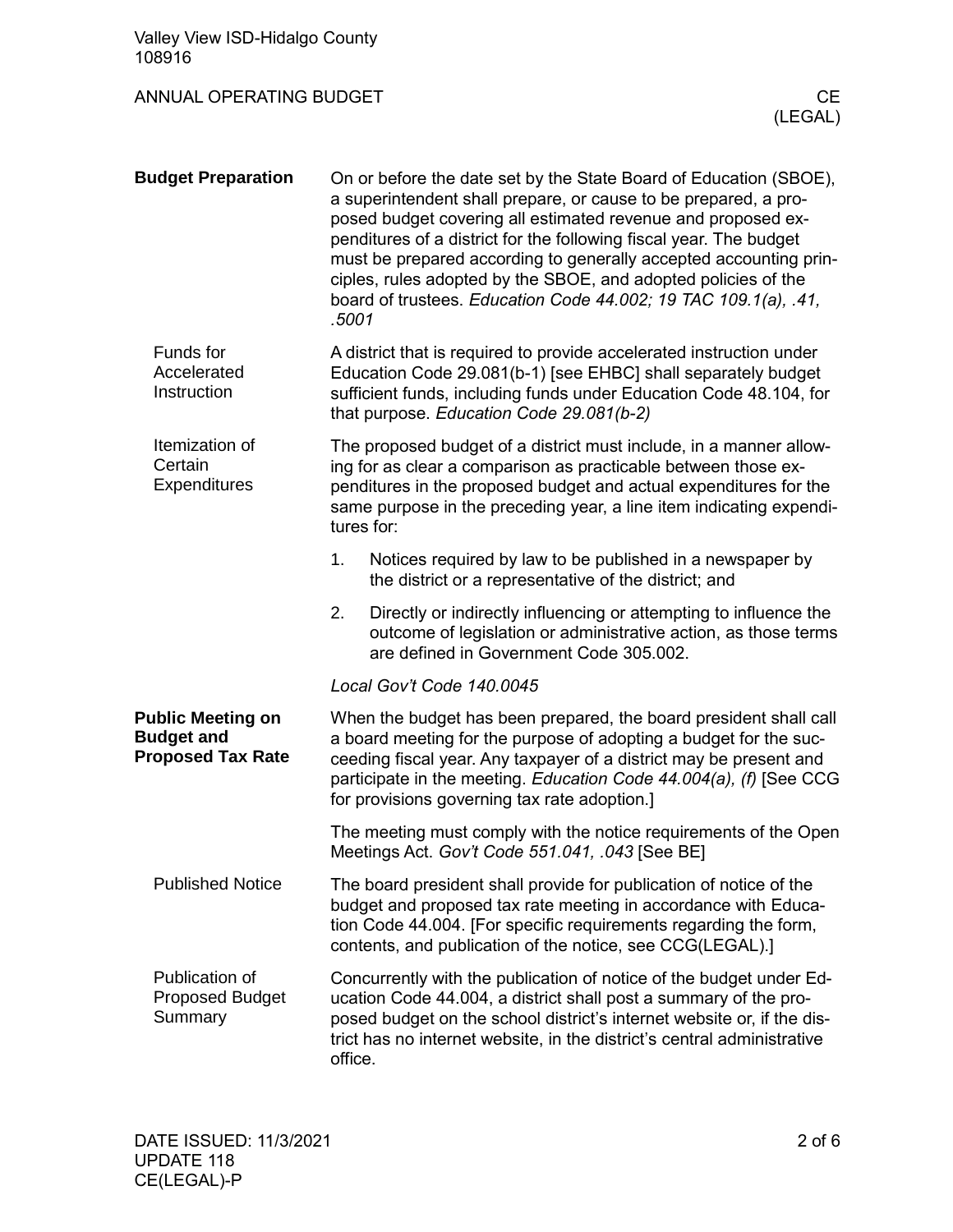## ANNUAL OPERATING BUDGET CE

|                                                                    | The budget summary must include a comparison to the previous<br>year's actual spending and information relating to per student and<br>aggregate spending on:                                                                                                                                                                                                                                                                                                                                                                                                                                                                                                                                                                                                                                                 |  |
|--------------------------------------------------------------------|--------------------------------------------------------------------------------------------------------------------------------------------------------------------------------------------------------------------------------------------------------------------------------------------------------------------------------------------------------------------------------------------------------------------------------------------------------------------------------------------------------------------------------------------------------------------------------------------------------------------------------------------------------------------------------------------------------------------------------------------------------------------------------------------------------------|--|
|                                                                    | 1.<br>Instruction;                                                                                                                                                                                                                                                                                                                                                                                                                                                                                                                                                                                                                                                                                                                                                                                           |  |
|                                                                    | 2.<br>Instructional support;                                                                                                                                                                                                                                                                                                                                                                                                                                                                                                                                                                                                                                                                                                                                                                                 |  |
|                                                                    | 3.<br>Central administration;                                                                                                                                                                                                                                                                                                                                                                                                                                                                                                                                                                                                                                                                                                                                                                                |  |
|                                                                    | 4.<br>District operations;                                                                                                                                                                                                                                                                                                                                                                                                                                                                                                                                                                                                                                                                                                                                                                                   |  |
|                                                                    | 5.<br>Debt service; and                                                                                                                                                                                                                                                                                                                                                                                                                                                                                                                                                                                                                                                                                                                                                                                      |  |
|                                                                    | 6.<br>Any other category designated by the commissioner.                                                                                                                                                                                                                                                                                                                                                                                                                                                                                                                                                                                                                                                                                                                                                     |  |
|                                                                    | Education Code 44.0041                                                                                                                                                                                                                                                                                                                                                                                                                                                                                                                                                                                                                                                                                                                                                                                       |  |
| <b>Budget Adoption</b>                                             | The board, at the meeting called for that purpose, shall adopt a<br>budget to cover all expenditures for the succeeding fiscal year. The<br>budget must be adopted before the adoption of the tax rate for the<br>tax year in which the fiscal year covered by the budget begins. Ed-<br>ucation Code $44.004(f)$ -(g)                                                                                                                                                                                                                                                                                                                                                                                                                                                                                       |  |
| Appendix for Tax<br><b>Rate Calculation</b><br>Forms               | The board shall include as an appendix to the district's budget for a<br>fiscal year the tax rate calculation forms used by the designated of-<br>ficer or employee of the district to calculate the no-new-revenue tax<br>rate and the voter-approval tax rate of the district for the tax year in<br>which the fiscal year begins. Tax Code 26.04(e-5) [See CCG]                                                                                                                                                                                                                                                                                                                                                                                                                                           |  |
| <b>Districts with July 1</b><br><b>Fiscal Year</b>                 | A district with a fiscal year beginning July 1 may use the certified<br>estimate of the taxable value of district property [see CCG] in pre-<br>paring the required notice if the district does not receive the certi-<br>fied appraisal roll on or before June 7. A district that uses a certified<br>estimate may adopt a budget at the public meeting designated in<br>the published notice prepared using the estimate, but the district<br>may not adopt a tax rate before the district receives the certified<br>appraisal roll for the district. Education Code 44.004(h)-(i)                                                                                                                                                                                                                         |  |
| <b>Budget Adoption</b><br><b>After Tax Rate</b><br><b>Adoption</b> | Notwithstanding Education Code 44.004(g), (h), and (i), above, a<br>district may adopt a budget after the district adopts a tax rate for<br>the tax year in which the fiscal year covered by the budget begins if<br>the district elects to adopt a tax rate before receiving the certified<br>appraisal roll for the district. If a district elects to adopt a tax rate<br>before adopting a budget, the district must publish notice and hold<br>a meeting for the purpose of discussing the proposed tax rate. Fol-<br>lowing adoption of the tax rate [see CCG], the district must publish<br>notice and hold another public meeting before the district may<br>adopt a budget. The comptroller shall prescribe the language and<br>format to be used in the notices. The district may use the certified |  |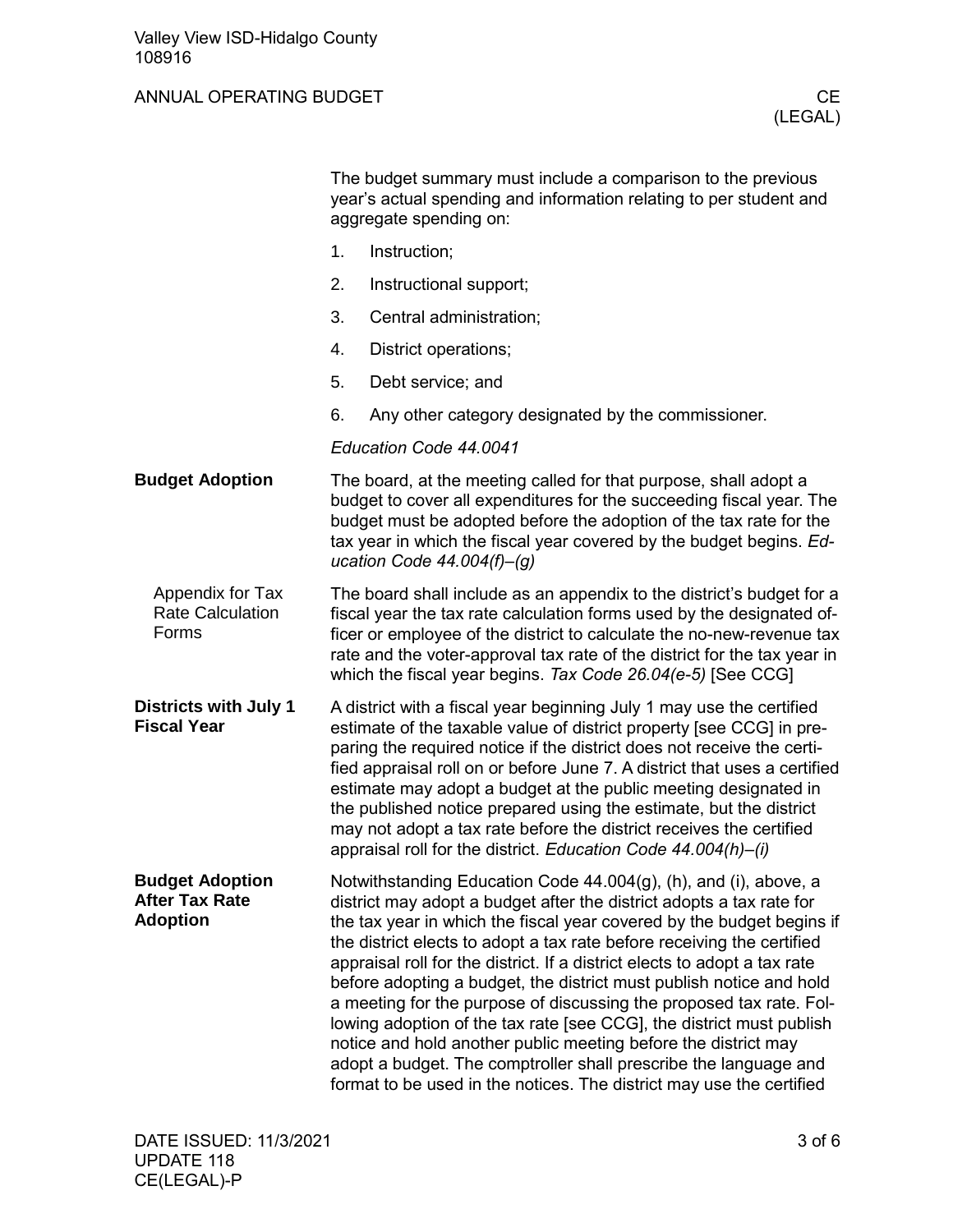| Valley View ISD-Hidalgo County<br>108916                                       |     |                                                                                                                                                                                                                                                                                                                                                                                                                               |
|--------------------------------------------------------------------------------|-----|-------------------------------------------------------------------------------------------------------------------------------------------------------------------------------------------------------------------------------------------------------------------------------------------------------------------------------------------------------------------------------------------------------------------------------|
| ANNUAL OPERATING BUDGET                                                        |     | CE<br>(LEGAL)                                                                                                                                                                                                                                                                                                                                                                                                                 |
|                                                                                |     | estimate of taxable value in preparing a notice under this provision.<br>Education Code 44.004(j)                                                                                                                                                                                                                                                                                                                             |
| <b>Publication of</b><br><b>Adopted Budget</b>                                 |     | On final approval of the budget by the board, the district shall post<br>on the district's internet website a copy of the budget adopted by<br>the board. The district's website must prominently display the elec-<br>tronic link to the adopted budget. A district shall maintain the<br>adopted budget on the district's website until the third anniversary<br>of the date the budget was adopted. Education Code 44.0051 |
|                                                                                |     | On or before a date set by the SBOE, the budget must be filed with<br>the Texas Education Agency according to rules established by the<br>SBOE. Education Code 44.005                                                                                                                                                                                                                                                         |
| <b>Internet Posting of</b><br><b>Tax Rate and Budget</b><br><b>Information</b> |     | Each district shall maintain an internet website or have access to a<br>generally accessible internet website that may be used for the pur-<br>poses of these provisions. Each district shall post or cause to be<br>posted on the internet website the following information in a format<br>prescribed by the comptroller:                                                                                                   |
|                                                                                | 1.  | The name of each member of the board;                                                                                                                                                                                                                                                                                                                                                                                         |
|                                                                                | 2.  | The mailing address, email address, and telephone number of<br>the district;                                                                                                                                                                                                                                                                                                                                                  |
|                                                                                | 3.  | The official contact information for each member of the board.<br>if that information is different from the information described<br>by item 2;                                                                                                                                                                                                                                                                               |
|                                                                                | 4.  | The district's budget for the preceding two years;                                                                                                                                                                                                                                                                                                                                                                            |
|                                                                                | 5.  | The district's proposed or adopted budget for the current year;                                                                                                                                                                                                                                                                                                                                                               |
|                                                                                | 6.  | The change in the amount of the district's budget from the<br>preceding year to the current year, by dollar amount and per-<br>centage;                                                                                                                                                                                                                                                                                       |
|                                                                                | 7.  | The tax rate for maintenance and operations adopted by the<br>district for the preceding two years;                                                                                                                                                                                                                                                                                                                           |
|                                                                                | 8.  | The interest and sinking fund tax rate adopted by the district<br>for the preceding two years;                                                                                                                                                                                                                                                                                                                                |
|                                                                                | 9.  | The tax rate for maintenance and operations proposed by the<br>district for the current year;                                                                                                                                                                                                                                                                                                                                 |
|                                                                                | 10. | The interest and sinking fund tax rate proposed by the district<br>for the current year; and                                                                                                                                                                                                                                                                                                                                  |
|                                                                                | 11. | The most recent financial audit of the district.                                                                                                                                                                                                                                                                                                                                                                              |
|                                                                                |     | Tax Code 26.18                                                                                                                                                                                                                                                                                                                                                                                                                |
|                                                                                |     |                                                                                                                                                                                                                                                                                                                                                                                                                               |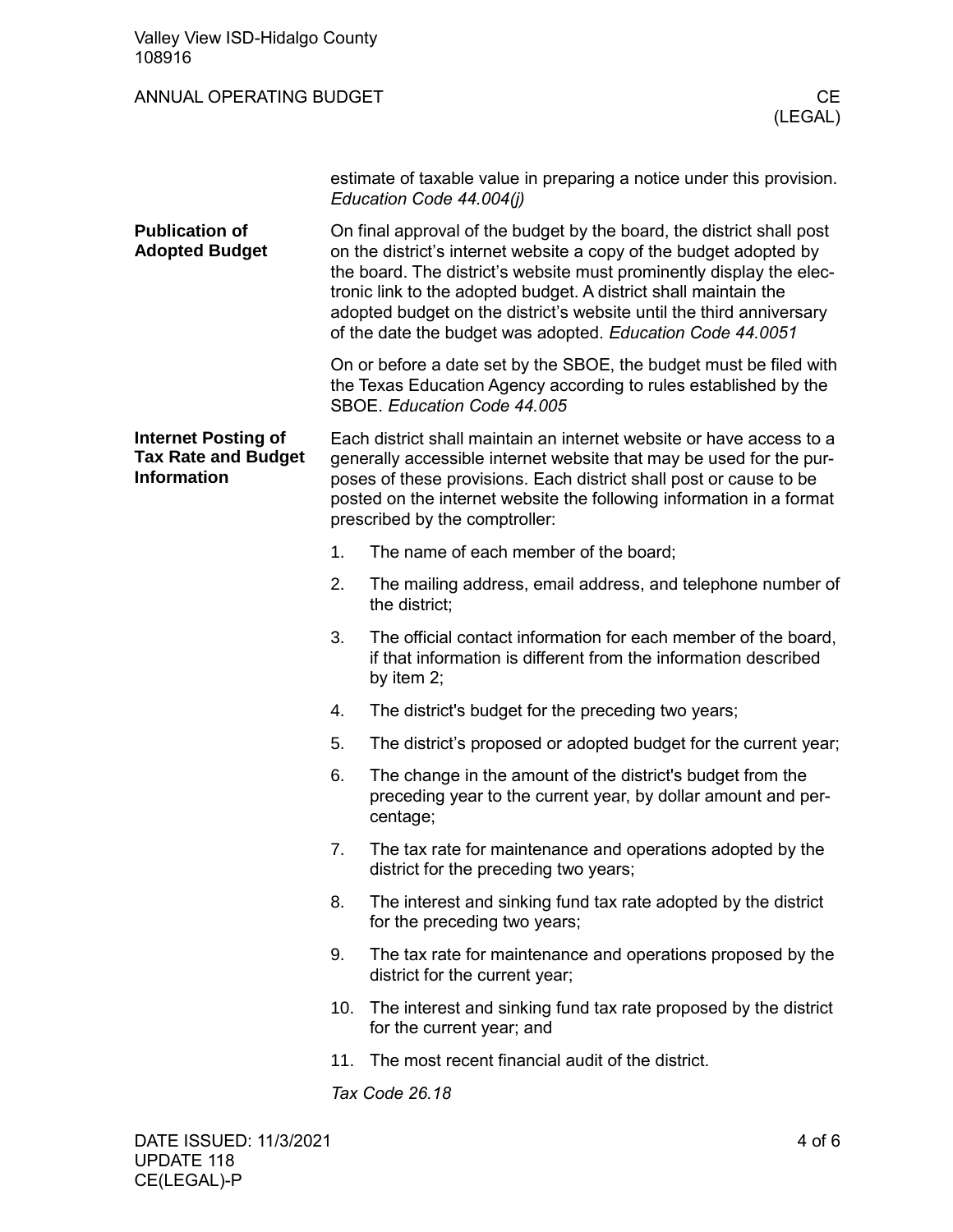| Valley View ISD-Hidalgo County<br>108916                                                 |                                                                                                                                                                                                                                                                                                                                                                                                                                                                                                                                                                             |  |  |
|------------------------------------------------------------------------------------------|-----------------------------------------------------------------------------------------------------------------------------------------------------------------------------------------------------------------------------------------------------------------------------------------------------------------------------------------------------------------------------------------------------------------------------------------------------------------------------------------------------------------------------------------------------------------------------|--|--|
| <b>ANNUAL OPERATING BUDGET</b><br>CE.<br>(LEGAL)                                         |                                                                                                                                                                                                                                                                                                                                                                                                                                                                                                                                                                             |  |  |
| <b>Effect of Adopted</b><br><b>Budget and</b><br><b>Amendment</b>                        | Public funds of the district may not be spent in any manner other<br>than as provided for in the budget adopted by the board, but the<br>board may amend a budget or adopt a supplementary emergency<br>budget to cover necessary unforeseen expenses. Any amendment<br>or supplementary budget must be prepared and filed in accordance<br>with SBOE rules. Education Code 44.006                                                                                                                                                                                          |  |  |
| <b>Spending</b><br><b>Violation/Offense</b>                                              | A trustee who votes to approve any expenditure of school funds in<br>violation of a provision of the Education Code, for a purpose for<br>which those funds may not be spent, or in excess of the item or<br>items appropriated in the adopted budget or a supplementary or<br>amended budget commits an offense. Education Code 44.052(c)                                                                                                                                                                                                                                  |  |  |
| <b>Certain Donations</b>                                                                 | A district may donate funds or other property or service to the adju-<br>tant general's department, the Texas National Guard, or the Texas<br>State Guard. Gov't Code 437.111(b), .252, .304(a)                                                                                                                                                                                                                                                                                                                                                                             |  |  |
| <b>Commitment of</b><br><b>Current Revenue</b>                                           | A contract for the acquisition, including lease, of real or personal<br>property is a commitment of a district's current revenue only, pro-<br>vided the contract contains either or both of the following provi-<br>sions:                                                                                                                                                                                                                                                                                                                                                 |  |  |
|                                                                                          | Retains to a board the continuing right to terminate the con-<br>1.<br>tract at the expiration of each budget period during the term of<br>the contract.                                                                                                                                                                                                                                                                                                                                                                                                                    |  |  |
|                                                                                          | 2.<br>Is conditioned on a best-efforts attempt by the board to obtain<br>and appropriate funds for payment of the contract.                                                                                                                                                                                                                                                                                                                                                                                                                                                 |  |  |
|                                                                                          | Local Gov't Code 271.903                                                                                                                                                                                                                                                                                                                                                                                                                                                                                                                                                    |  |  |
| <b>Prohibited Uses of</b><br><b>Resources</b><br>Improvements to<br><b>Real Property</b> | Except as provided below or by Education Code 45.109(a-1), (a-2),<br>or (a-3) [see CX], the board may not enter into an agreement au-<br>thorizing the use of school district employees, property, or re-<br>sources for the provision of materials or labor for the design, con-<br>struction, or renovation of improvements to real property not owned<br>or leased by the district.                                                                                                                                                                                      |  |  |
|                                                                                          | This provision does not prohibit the board from entering into an<br>agreement for the design, construction, or renovation of improve-<br>ments to real property not owned or leased by the district if the im-<br>provements benefit real property owned or leased by the district.<br>Benefits to real property owned or leased by the district include the<br>design, construction, or renovation of highways, roads, streets,<br>sidewalks, crosswalks, utilities, and drainage improvements that<br>serve or benefit the real property owned or leased by the district. |  |  |

*Education Code 11.168*